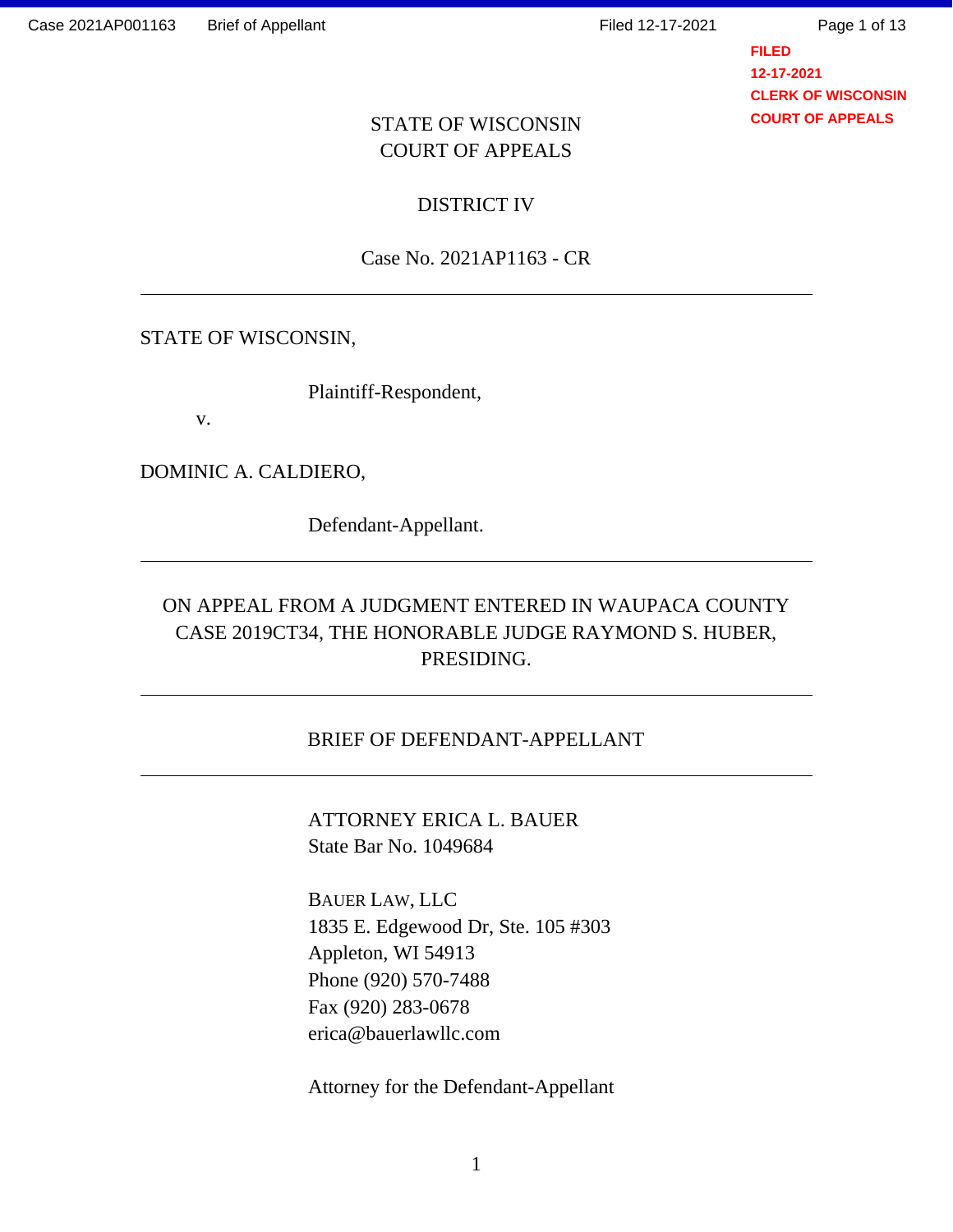## **TABLE OF CONTENTS**

# Page

| STATEMENT ON ORAL ARGUMENT MARIEURE AND A 4                                                                                                              |
|----------------------------------------------------------------------------------------------------------------------------------------------------------|
| STATEMENT ON PUBLICATION MARIE AND RESERVE TO A 4                                                                                                        |
| STATEMENT OF THE CASE MARKET AND RESIDENCE ASSESSED. A 4                                                                                                 |
| STATEMENT OF RELEVANT FACTS MARIE AND RELIGION MARKET STATEMENT OF RELEVANT FACTS                                                                        |
|                                                                                                                                                          |
| The State improperly charged Caldiero in count four because he was not<br>I.                                                                             |
|                                                                                                                                                          |
|                                                                                                                                                          |
| c. Caldiero's judgment of conviction on count four must be vacated 9                                                                                     |
| II. Caldiero is entitled to an additional ten days of sentence credit. 10                                                                                |
| Relevant Law 10<br>a.                                                                                                                                    |
| Caldiero was in custody from the date of his arrest until he was<br>b.                                                                                   |
| During the fourteen days that Caldiero was in custody, he was held<br>$\mathcal{C}$ .<br>in connection with the course of conduct for which sentence was |
| imposed and therefore, he is entitled to the credit11                                                                                                    |
| $CONCLUSION$ 11                                                                                                                                          |
| <b>CERTIFICATION AS TO FORM/LENGTH</b><br>13                                                                                                             |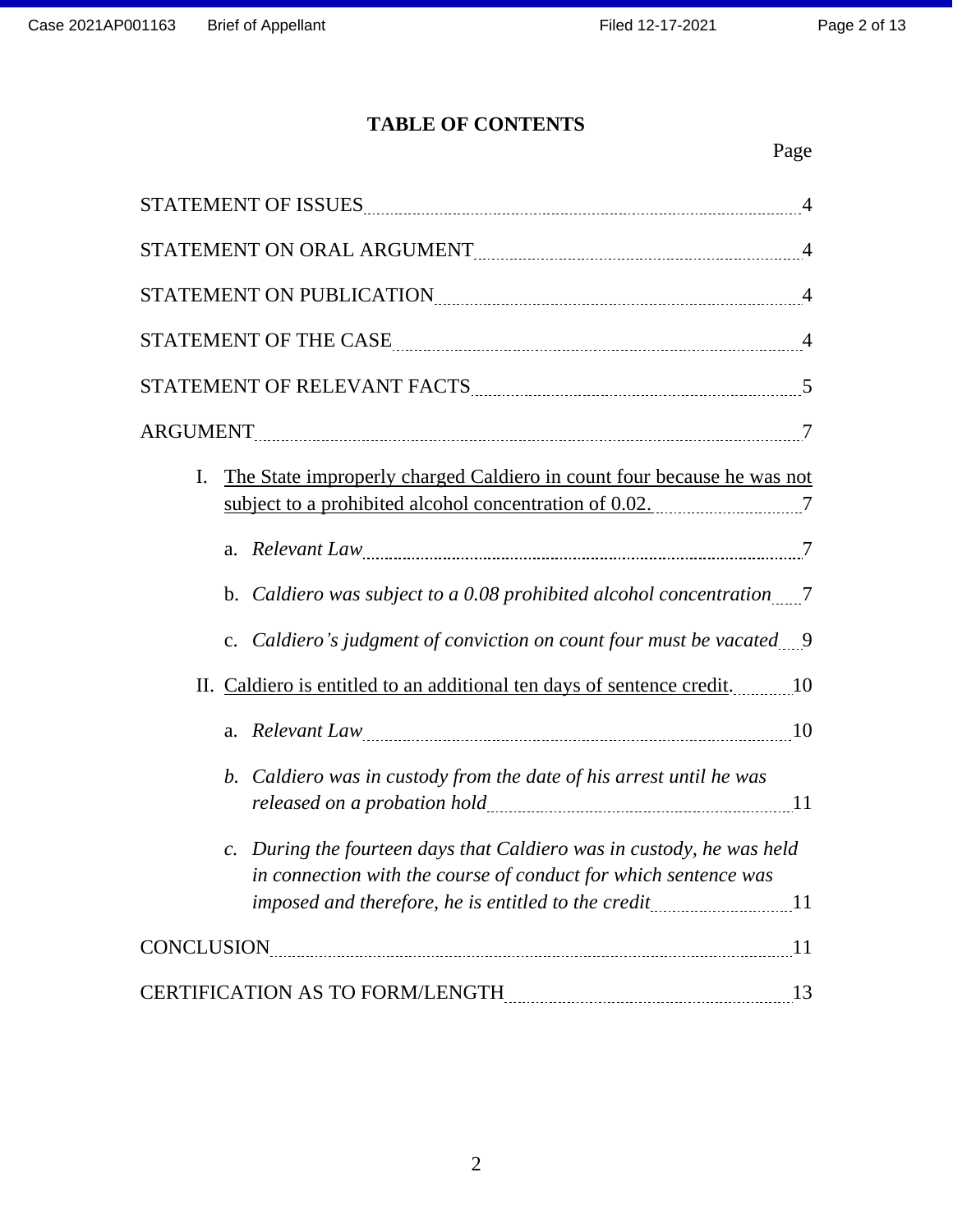### **CASES CITED**

| Champlain v. State, 53 Wis. 2d 751, 193 N.W.2d 868 (Wis. 1972) _______________7 |  |
|---------------------------------------------------------------------------------|--|
| <i>State v. Abbott, 207 Wis. 2d 624, 558 N.W.2d 927 (Wis. App. 1996)</i> 10     |  |
|                                                                                 |  |
|                                                                                 |  |
| <i>State v. Bonds</i> , 161 Wis. 2d 605, 469 N.W.2d 184 (Wis. App. 1991) 7      |  |
| State v. Carter, 2010 WI 77, 327 Wis. 2d 1, 785v N.W.2d 516                     |  |
| State v. Gavigan, 122 Wis. 2d 389, 362 N.W.2d 162 (Wis. App. 1984) 10           |  |
| <i>State v. Hintz, 300 Wis. 2d 583, 731 NW.2d 646 (Wis. App. 2007)</i> 10       |  |
| State v. Presley, 2006 WI App 82, 292 Wis. 2d 734, 715 N.W.2d 713 10            |  |
|                                                                                 |  |

### **CONSTITUTIONAL PROVISIONS AND STATUTES CITED**

## Wisconsin Statutes

|                               | $7 - 8$ |
|-------------------------------|---------|
| Wis. Stat. § 343.301 (2015)   | $6-8$   |
| Wis. Stat. $\S$ 346.63 (2019) |         |
| Wis. Stat. § 973.155 (2019)   | 10.11   |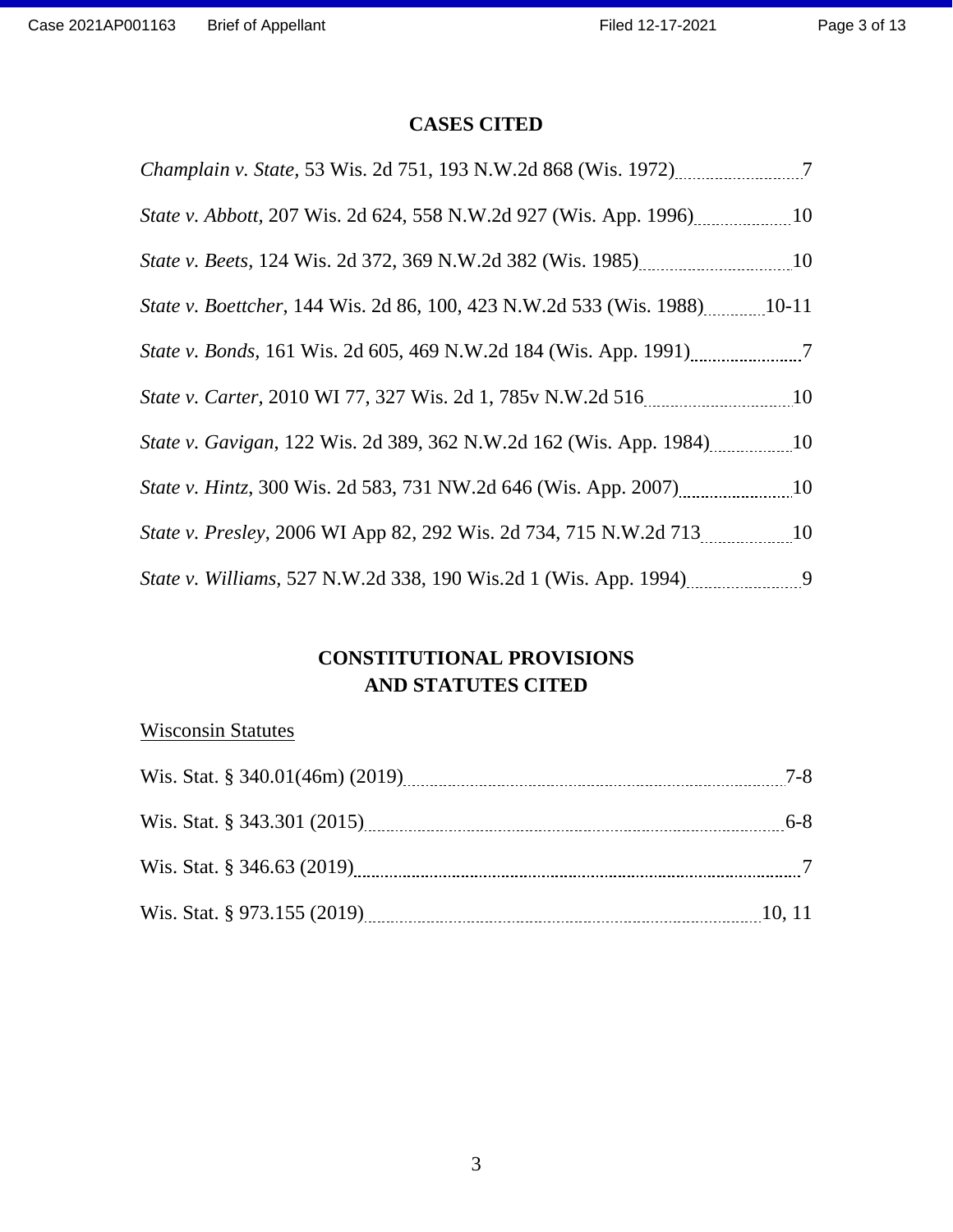#### **STATEMENT OF ISSUES**

ISSUE ONE: Was the defendant subject to a prohibited alcohol concentration of 0.02, pursuant to sec. 340.01(46m), Wis. Stats.?

The trial court answered no.

ISSUE TWO: Is the defendant entitled to additional sentence credit, pursuant to sec. 973.155, Wis. Stats., for the time he was held on both a probation hold, and a cash bond?

The trial court answered no.

#### **STATEMENT ON ORAL ARGUMENT**

Oral argument is not requested because the facts and legal analysis can be sufficiently developed in writing.

#### **STATEMENT ON PUBLICATION**

Publication is not requested because the facts presented in this case relating to whether the defendant was subject to a prohibited alcohol concentration have been eliminated by the legislature's amendment of the statute applicable to this case. (App. 9). Therefore, the facts before this case are unlikely to recur. In addition, the law relating to sentence credit is well-settled.

#### **STATEMENT OF THE CASE**

Dominic A. Caldiero (hereinafter referred to as "Caldiero") was charged with four criminal offenses: Operating a Motor Vehicle While Intoxicated (3<sup>rd</sup>) Offense), Operating While Revoked, Failure to Install Ignition Interlock Device, and Operating with a Prohibited Alcohol Concentration (3rd Offense). (R. 19).

Count three, Failure to Install an Ignition Interlock Device was dismissed by the trial court prior to trial on a motion to dismiss filed by Caldiero. (R. 105:23). Caldiero's motion(s) asserted that Caldiero was not subject to an order requiring him to have an ignition interlock device installed and therefore, was not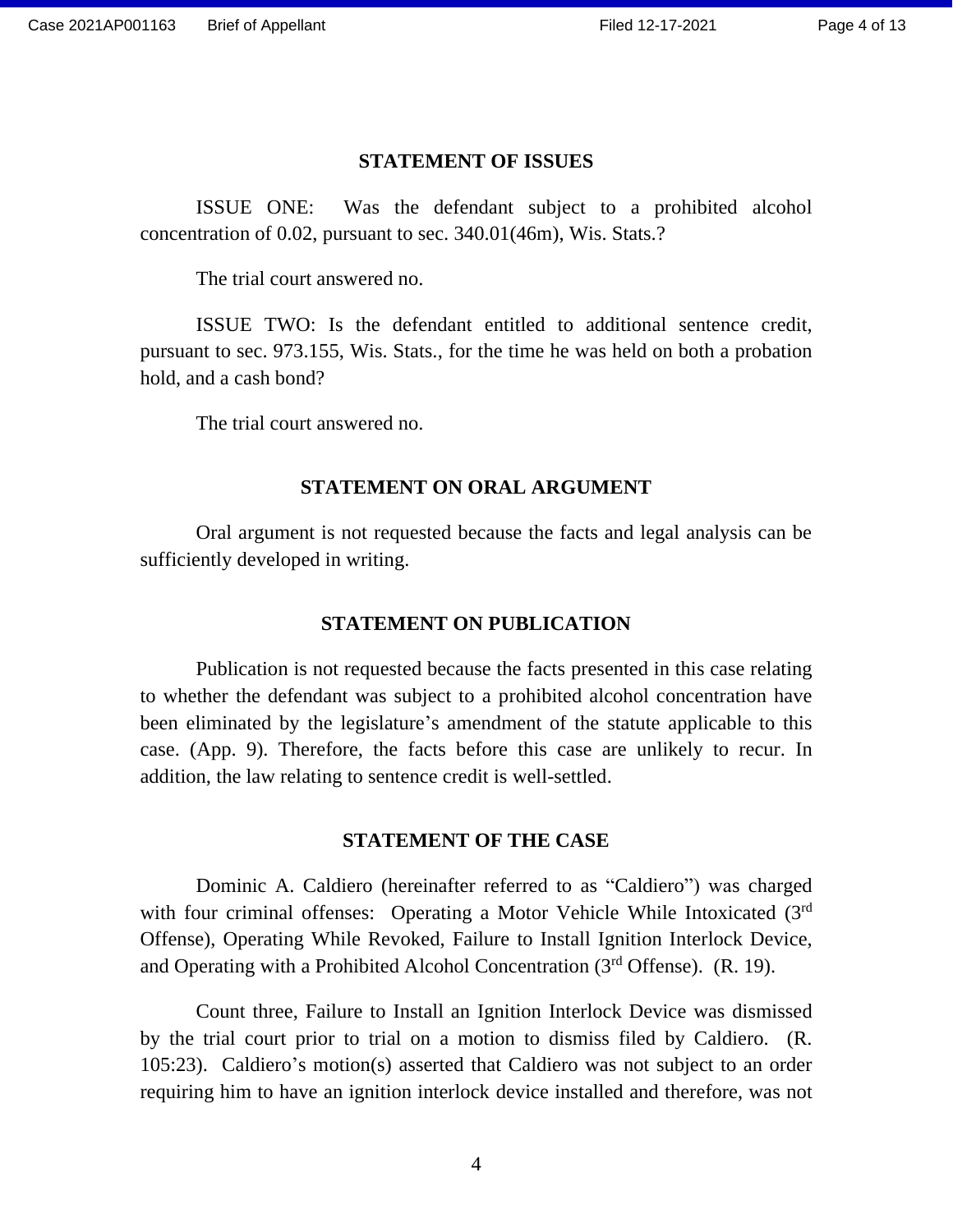in violation of installing the same. (App. 4-8; R. 14). The trial court dismissed count three. However, the trial court refused to dismiss count four.

Count one, Operating While Intoxicated, was dismissed by the State prior to trial. (R. 106:4-5). Caldiero pled no contest to count two, Operating While Revoked. (R. 106:19-24). The trial court sentenced Caldiero to pay a fine and court costs on that conviction. (R. 106:305).

The only remaining charge of Operating with a Prohibited Alcohol Concentration (count four) was decided by a jury. The jury returned a verdict of guilty. (R. 65) Caldiero was sentenced to complete a diversion program with 14 days of jail to be served and an additional 46 days of conditional jail for use by the program. (R. 106:305-306). The trial court stayed all but the first 48 hours of jail, pending appeal. (R. 106:307-309).

#### **STATEMENT OF RELEVANT FACTS**

Caldiero was convicted of his second Operating While Intoxicated on September 21, 2015. (R. 19; R. 119; App. 21). At the sentencing hearing for that second offense, the trial court ordered that Caldiero's operating privilege was revoked for 13 months, effective immediately. (App. 11; R. 35:9). The trial court further ordered that during Caldiero's immediate, 13-month period of revocation, that he was ordered to "operate vehicles equipped with ignition interlock devices." (App. 12; R. 35:10).

Caldiero's certified driving record also reflects that his revocation was forthwith immediately on September 21, 2015, for 13 months (for that second offense). (App. 21). According to his certified driving record, Caldiero was eligible for reinstatement following that revocation on June 9, 2016. (App. 21).

The criminal complaint in this case, alleges that the driving offense in this case was a third offense. (R. 1:2; R. 19:3). The complaint alleged that Caldiero had been convicted of only two prior impaired driving offenses. Caldiero's certified driving record confirms the same. (App. 19-23).

Prior to trial, Caldiero moved to dismiss both counts three and four. (R. 14; R. 25). Specifically, Caldiero argued that the law in effect at the time Caldiero was sentenced for his second impaired driving offense provided that the restriction(s) on driving privileges would begin on the date that a license was later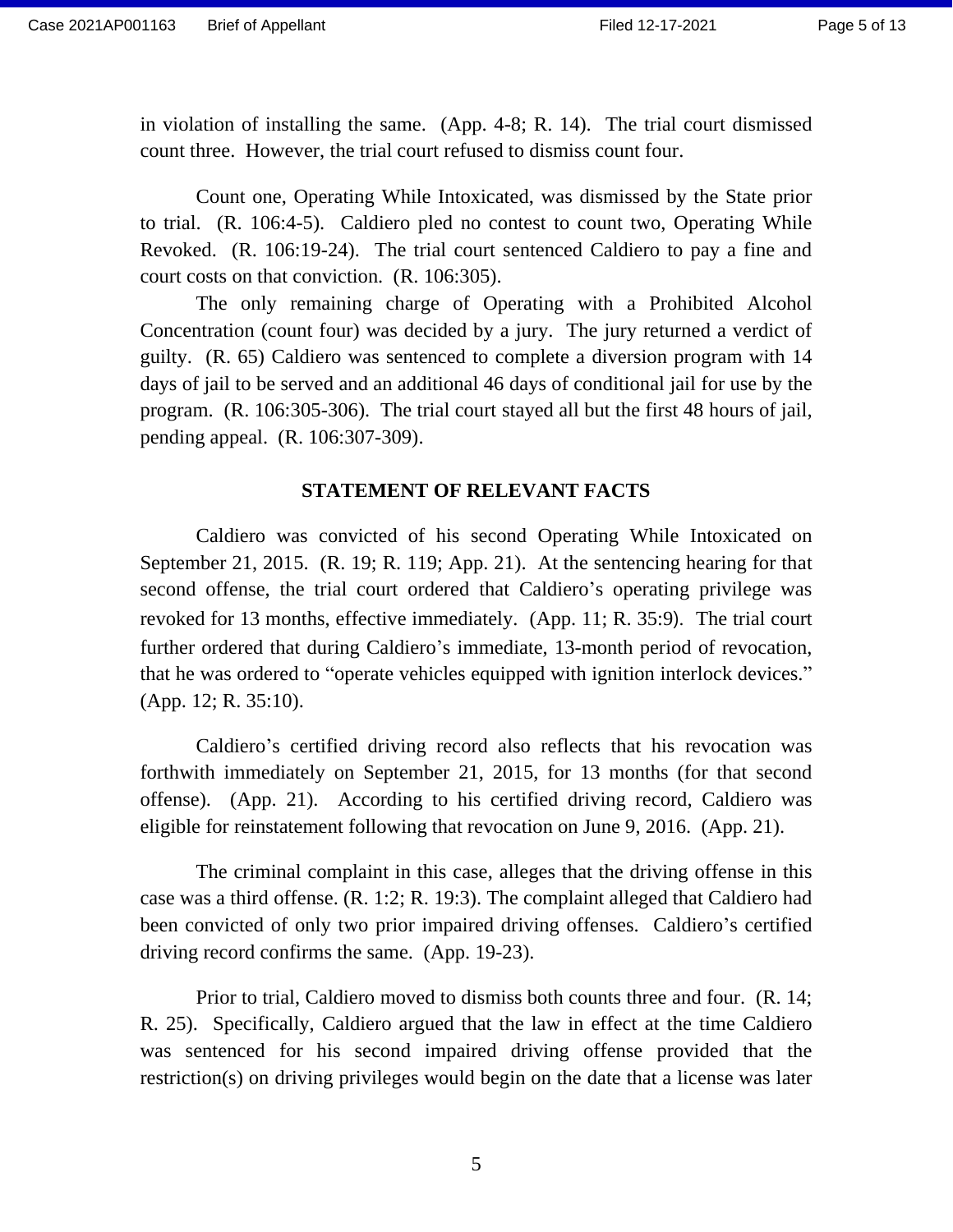issued, unless the trial court had immediately ordered the installation of an ignition interlock device, citing to sec. 343.301(2m), Wis. Stats. (2013-14).

As such, Caldiero argued that when the trial court imposed his sentence for his second offense, the trial court had ordered that his ignition interlock order was effective *immediately* for 13 months from his sentencing. Therefore, Caldiero argued that both had expired (effective June of 2016) and were no longer in effect at the time of his 2019 arrest. Thus, Caldiero argued that he was no longer subject to the ignition interlock order and asked that both counts three and four should be dismissed.

The trial court granted Caldiero's motion to dismiss count three, the ignition interlock charge, but did not dismiss count four, the prohibited alcohol charge. (R. 105:23). Therefore, count four proceeded to trial.

The jury was asked to decide whether the State had presented evidence to convince the jury beyond a reasonable doubt, whether Caldiero had been driving while he had a level of alcohol in his bloodstream that was above 0.02. (R. 66; R. 68). At trial, evidence was presented that Caldiero's blood-alcohol content when tested was 0.072. (R. 78). The jury returned a verdict of guilty. (R. 65).

On appeal, Caldiero filed a post-conviction motion, additionally arguing that the trial court's ruling to dismiss count three was inconsistent with its ruling as to count four. (App. 15-18, R. 120). Caldiero argued that if he was not subject to a requirement to have an ignition interlock device installed, he was also not subject to a 0.02, lesser, prohibited alcohol concentration.

Caldiero also asked the trial court to grant him fourteen days of sentence credit for the time he was held in custody from the date of his arrest (January 11, 2019) until he was released from a probation hold (January 24, 2019). (App. 26- 27, R. 121). Caldiero filed a copy of the final revocation paperwork which confirmed that the probation violations for the hold stemmed from the allegations in this case. (R. 118).

The trial court denied Caldiero's post-conviction motion to dismiss count four a second time. In doing so, the trial court found that "Caldiero was under an obligation until such time as he had applied for and been granted some type of license which was a triggering point for when his period would expire." (App. 24;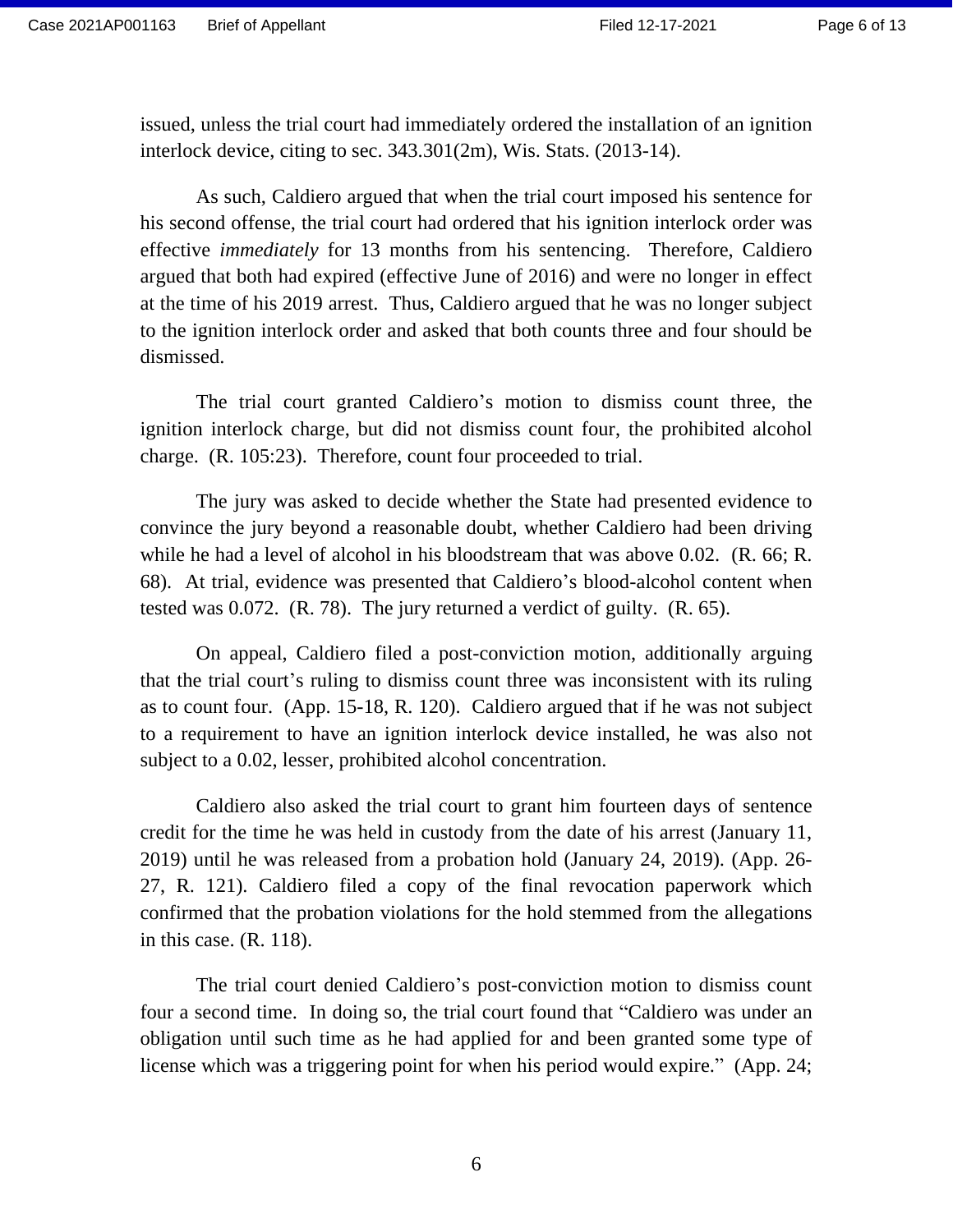R. 135:14). The trial court's finding was entered as a written order. (App. 25; R. 129). Caldiero now appeals and seeks reversal from this Court. (R. 131; R. 140).

The trial court also denied Caldiero's post-conviction motion, in part, for additional sentence credit. The trial court granted Caldiero for four days of credit for the four days in which he was held on a cash bond. However, the trial court refused to give Caldiero the additional ten days after then, when he remained in custody on a probation hold stemming from the allegations filed in this case.

#### **ARGUMENT**

## **I. The State improperly charged Caldiero in count four because he was not subject to a prohibited alcohol concentration of 0.02 and therefore, the criminal complaint was defective and should have been dismissed.**

#### **a.** *Relevant Law*

A criminal complaint that fails to properly allege a criminal law violation is void and without a proper complaint, the court does not have jurisdiction over the defendant. *State v. Bonds*, 469 N.W.2d 184, 161 Wis.2d 605 (Wis. App. 1991); citing *Champlain v. State*, 53 Wis.2d 751, 754, 193 N.W.2d 868, 871 (Wis. 1972). A defective criminal complaint is a jurisdictional defect. *Id.*

Count four alleged that Caldiero was subject to a 0.02 prohibited alcohol concentration, because he was subject to an order under sec. 343.301, Wis. Stats., and that he drove or operated a motor vehicle with a prohibited alcohol concentration of 0.07. Wis. Stat.  $\S$  346.63(1)(b) (2019). However, the criminal complaint did not proper allege that Caldiero was subject to a prohibited alcohol concentration. Therefore, the complaint was defective.

Caldiero challenged the sufficiency of the criminal complaint before trial and asked the trial court to set aside the judgment. Therefore, the issue is properly brought before this Court on appeal.

### b. *Caldiero was subject to a 0.08 prohibited alcohol concentration; therefore, the criminal complaint was defective.*

The State improperly charged Caldiero, alleging that he was subject to a prohibited alcohol concentration of 0.02, pursuant to sec. 340.01(46m)(c), Wis.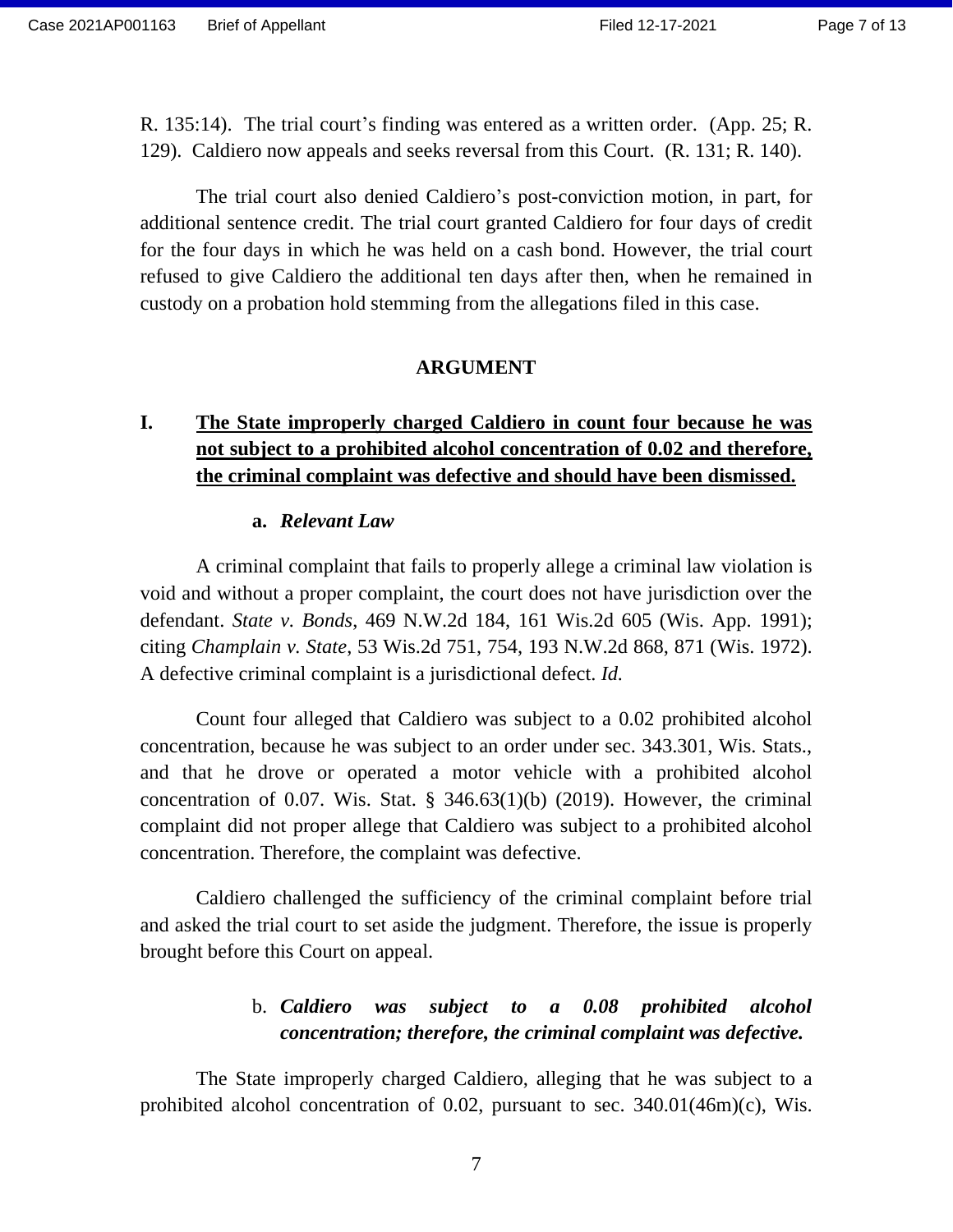Stats.; however, Caldiero was not subject to such an order. Wis. Stat. § 340.01(46m) (2019). The trial court abused its discretion in denying Caldiero's pretrial motion to dismiss count four and likewise, abused its discretion in denying Caldiero's post-conviction motion to vacate the conviction entered on that count.

Caldiero was arrested January 11, 2019, and subsequently charged with operating a motor vehicle with a prohibited alcohol concentration. At the time of his arrest, the alcohol limit for a defendant was defined by sec. 340.01(46m):

(46m) "Prohibited alcohol concentration" means one of the following:

(a) If the person has 2 or fewer prior convictions, suspensions, or revocations, as counted under s. 343.307(1), an alcohol concentration of 0.08 or more.

(c) If the person is subject to an order under s. 343.301 or if the person has 3 or more prior convictions, suspensions, or revocations, as counted under s. 3343.307(1), an alcohol concentration of more than 0.02.

Wis. Stat. § 340.01(46m) (2019).

Caldiero was subject to the standard, 0.08 prohibited alcohol concentration, pursuant to sec. 340.01(46m)(a). Wis. Stat. § 340.01(46m)(a) (2019). Caldiero had two qualifying offenses under sec. 343.307(1), Wis. Stats. (R. 1, R. 19, R. 119). Contrary to the State's argument, he was not subject to an order, requiring him to install in ignition interlock device, pursuant to sec. 343.301, Wis. Stats. Wis. Stat. § 343.301 (2019).

The defendant was convicted of his second impaired driving offense on September 21, 2015. (R. 1, R. 19, R. 119). At that time, sec. 343.301, Wis. Stat. provided for a mandatory, minimum, one-year order for installation of an ignition interlock device because Caldiero had a prior and current conviction for operating while intoxicated. Wis. Stat. § 343.301 (2015). The issue in this case centers on when the one-year order began and ended.

At the time of Caldiero's sentencing for the second offense, the statute provided for a default start-date of the ignition interlock requirement, but provided that the sentencing court "may order the installation of an ignition interlock device under sub. (1g)(am)1, immediately." (*Id.*)

In 2015, the legislative language (pertaining to issuing an ignition interlock order) simply stated that it had to be an order for at least one year, "beginning on the date the department issues any license," but then later stated that the trial court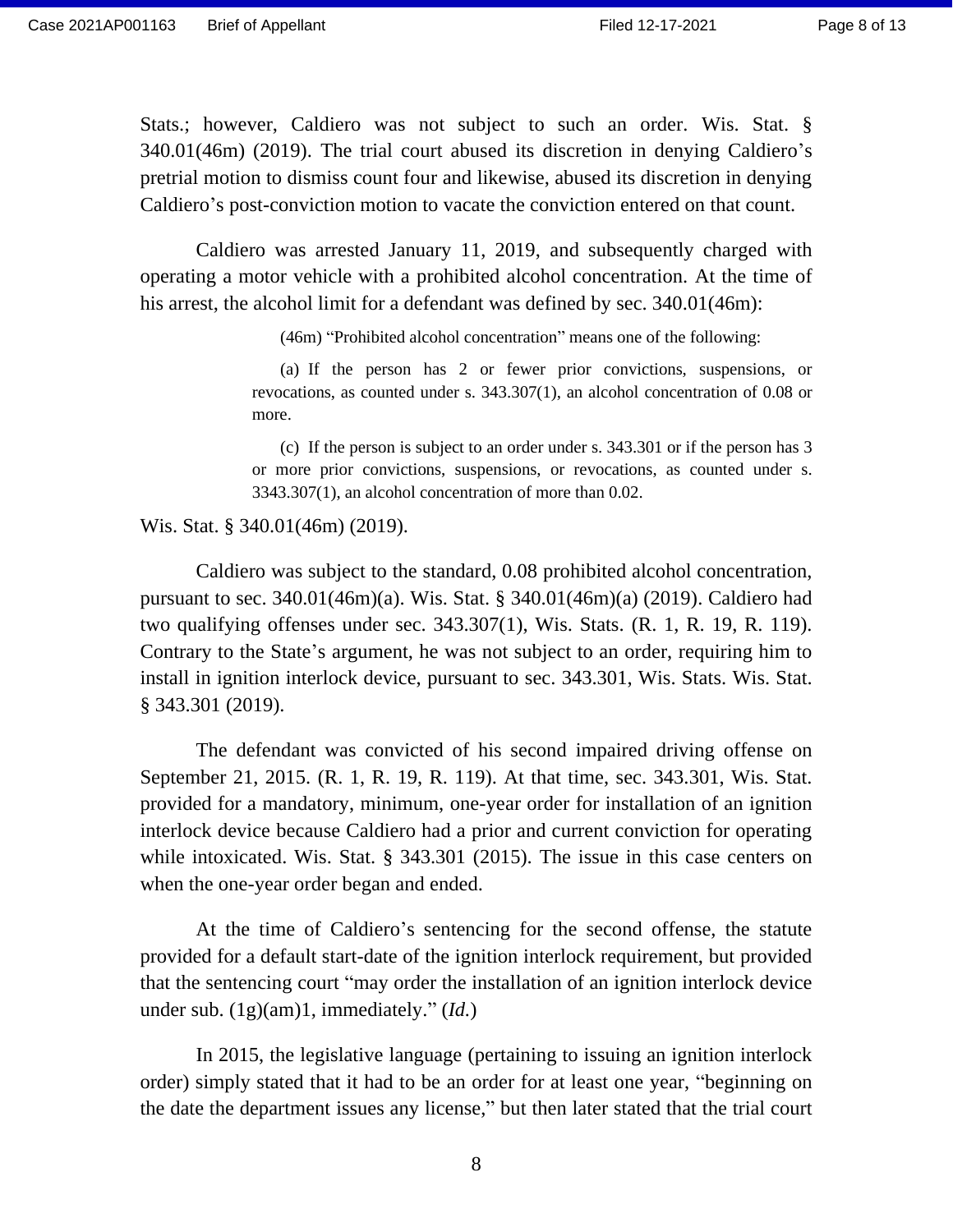"may order" that it begin immediately. (*Id.*) Nothing in the language of the statute indicated that, if it was ordered immediately, that the term of the order was affected. In other words, the length of the order or the requisite term during which a defendant was required to comply with the order and install/use an ignition interlock device was finite. In this case it was fixed at a length of thirteen months.

When Caldiero was sentenced for the second offense, the trial court ordered that he install and use an ignition interlock device for 13 months and the trial court provided for the ignition interlock order to begin immediately, alongside his 13 month revocation of his driver's license. (R. 35:9-10). Caldiero was sentenced in that case on September 21, 2015. Therefore, Caldiero was subject to an ignition interlock order from September 21, 2015, to October 20, 2016.

At the time of Caldiero's arrest in this case, over two years after the expiration of the ignition interlock order and more than three years after he was sentenced for his second offense, Caldiero was no longer subject to an ignition interlock order. Therefore, Caldiero's prohibited alcohol concentration was 0.08.

### c. *Caldiero's judgment of conviction on count four must be vacated.*

As a result of the defective charging document, Caldiero was tried as though his prohibited alcohol concentration was 0.02. The jury was instructed to decide whether Caldiero drove with a blood alcohol content above 0.02, not 0.08. However, even if they had been properly instructed, the facts of the case do not support a guilty verdict for a prohibited alcohol level of 0.08.

Caldiero's blood-alcohol content according to the State Crime Laboratory testing was 0.072, which is less than 0.08. (R. 78). As such, the criminal complaint failed to state a sufficient factual basis to support the charge. Likewise, the evidence at trial, that Caldiero had a blood-alcohol content of 0.072 is insufficient to support a conviction on that charge.

When a defendant is improperly charged by a defective criminal complaint or information, any conviction resulting from that defective charge must be reversed. *State v. Williams*, 527 N.W.2d 338, 343, 190 Wis.2d 1, 13 (Wis. App. 1994). Therefore, the judgment entered on count four must be vacated.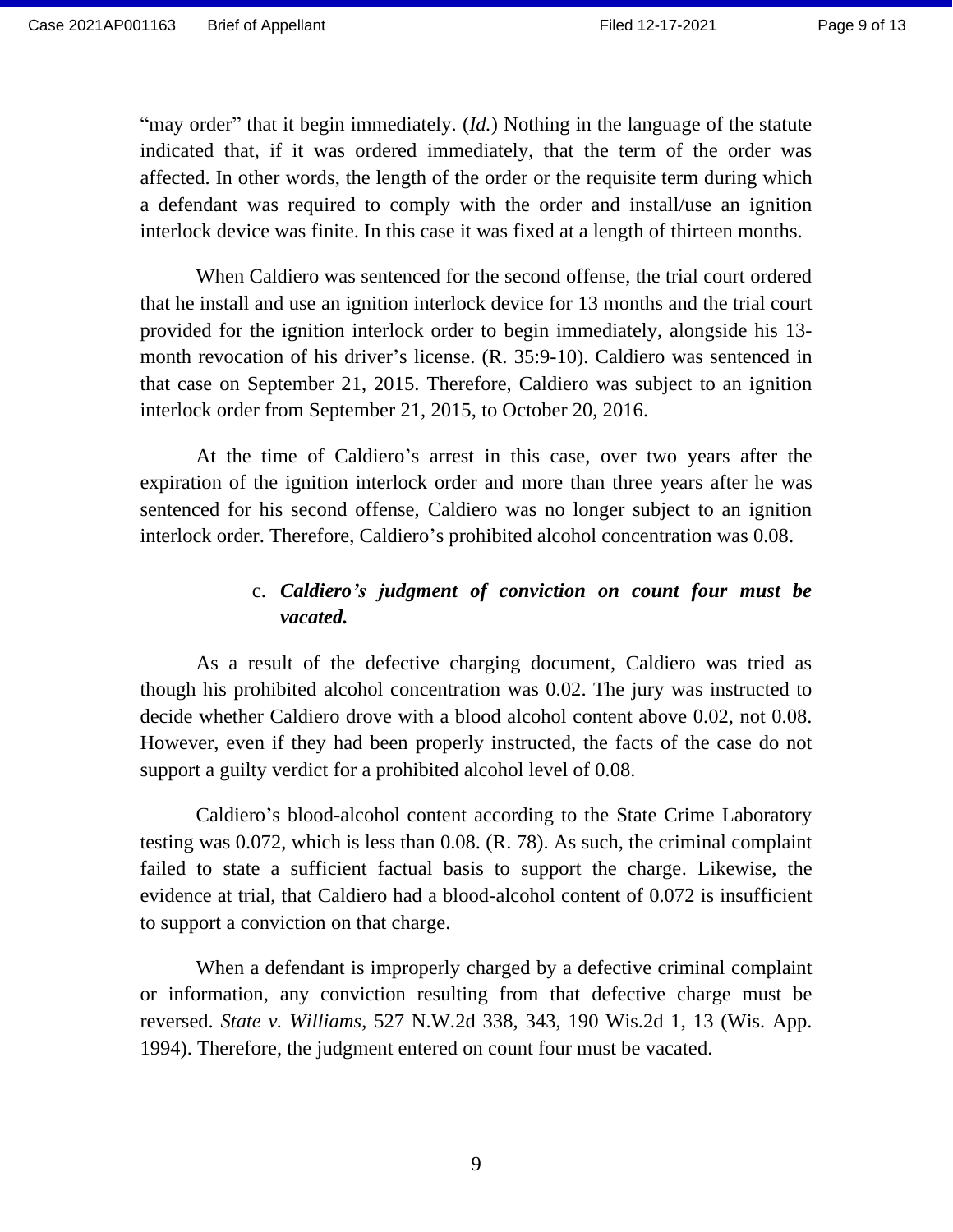#### **II. Caldiero is entitled to an additional ten days of sentence credit.**

#### **a.** *Relevant Law*

An appellate court reviews the application of the sentence credit statute to an undisputed set of facts, independently. *State v. Abbott*, 207 Wis.2d 624, 628, 558 N.W.2d 927 (Wis. App. 1996).

Section 973.155(1)(a) provides that a defendant "*shall* be given credit … for all days spent in custody in connection with the course of conduct for which sentence was imposed." Wis. Stat. § 973.155(1) (2019) (italics added for emphasis). Wisconsin Stat. § 973.155(1)(a) requires two determinations. *State v. Gavigan*, 122 Wis.2d 389, 391, 362 N.W.2d 162 (Wis. App. 1984). The first is whether a defendant was in custody. *Id*. The second is whether the custody was "in connection with course of conduct for which sentence was imposed." *Id.*

The legislature declared that a defendant is entitled to credit for days he is held on a cash bond, awaiting trial, and, also, for the days when a defendant is in custody on a revocation hold, if the hold was placed in part, "for the same course of conduct" that the defendant is sentenced for. Wis. Stat. § 973.155(1)(a)1 and (b); *State v. Presley*, 2006 WI App 82, 292 Wis. 2d 734, 715 N.W.2d 713; *State v. Hintz,* 300 Wis. 2d 583, 731 N.W.2d 646 (Wis. App. 2007).

Therefore, when a defendant is held on a probation hold, at least in part, for new charges and is later sentenced on the new charges, he is entitled to that credit, with two exceptions. First, if the new charges are ordered consecutive to the revocation sentence, then the defendant is not entitled to dual credit. *State v. Boettcher,* 144 Wis. 2d 86, 100, 423 N.W.2d 533, 539 (Wis. 1988). Second, the connection between the probation hold, and the new charges is severed when the defendant is sentenced for the revoked case(s) and begins serving a sentence. *State v. Beets,* 124 Wis. 2d 372, 380, 369 N.W.2d 382, 386 (Wis. 1985).

Section 973.155, Wis. Stats. requires that when a defendant is confined prior to trial, in connection with a case, he must be granted credit. *State v. Carter,*  2010 WI 77, ¶ 56, 327 Wis. 2d 1, 785 N.W.2d 516.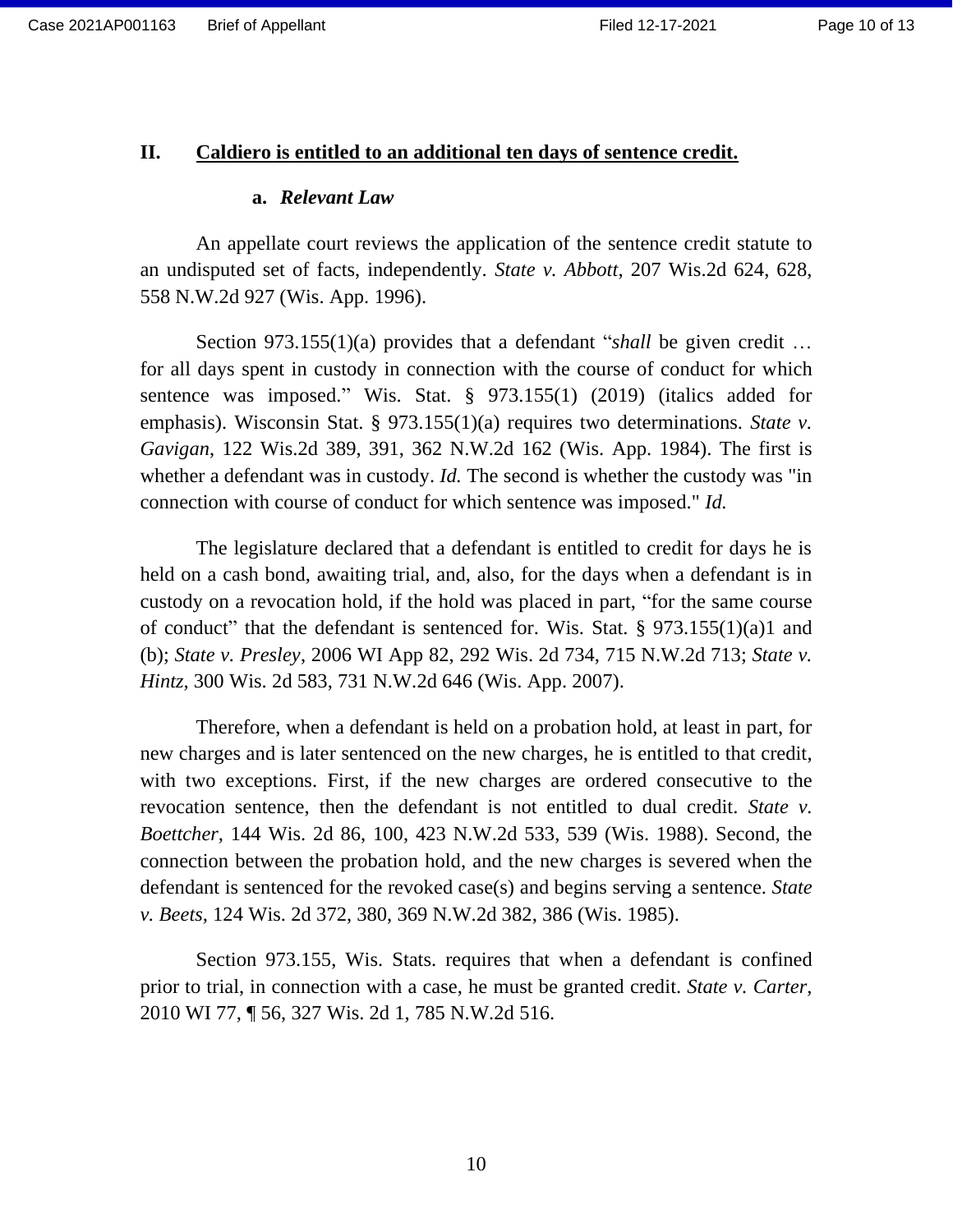### **b.** *Caldiero was in custody from the date of his arrest until he was released on a probation hold.*

Caldiero was arrested on January 11, 2019. (R. 118). A probation hold was placed on Caldiero, for the alleged driving offenses charged in this case. (*Id.*) Caldiero was released January 24, 2019, back to the community and later revoked for additional alleged violations. Caldiero was in custody, at the jail, from January 11, 2019, until January 24, 2019, for fourteen days.

### **c.** *During the fourteen days that Caldiero was in custody, he was held in connection with the course of conduct for which sentence was imposed and therefore, he is entitled to the credit.*

Caldiero was in custody from January 11, 2019, until January 24, 2019, in connection with the course of conduct for which sentence was imposed. The probation hold was based at least in part upon the impaired driving allegations in this case. Wis. Stat. § 973.155(1)(b).

The sentence in this case was not ordered consecutive to Caldiero's revocation case (Waupaca County Case 2018CM204). Therefore, dual credit is not barred by *Boettcher. Boettcher,* 144 Wis. 2d at 100. Furthermore, Caldiero was not serving a sentence during those fourteen days, he was held on a probation hold.

Therefore, the sentence credit statute provides that Caldiero *shall* be granted credit for that time. The sentencing court granted Caldiero only four days of credit. Therefore, if the judgment entered on count four is not set aside, Caldiero asks this Court to grant him the additional ten days of credit for a total of fourteen days.

#### **CONCLUSION**

The defendant respectfully requests that this Court vacate the judgment entered against Caldiero on count four. If the judgment is not vacated, then Caldiero respectfully request that an amended judgment be ordered to reflect that he is entitled to fourteen days of pretrial confinement credit.

Signed and dated: December 17, 2021.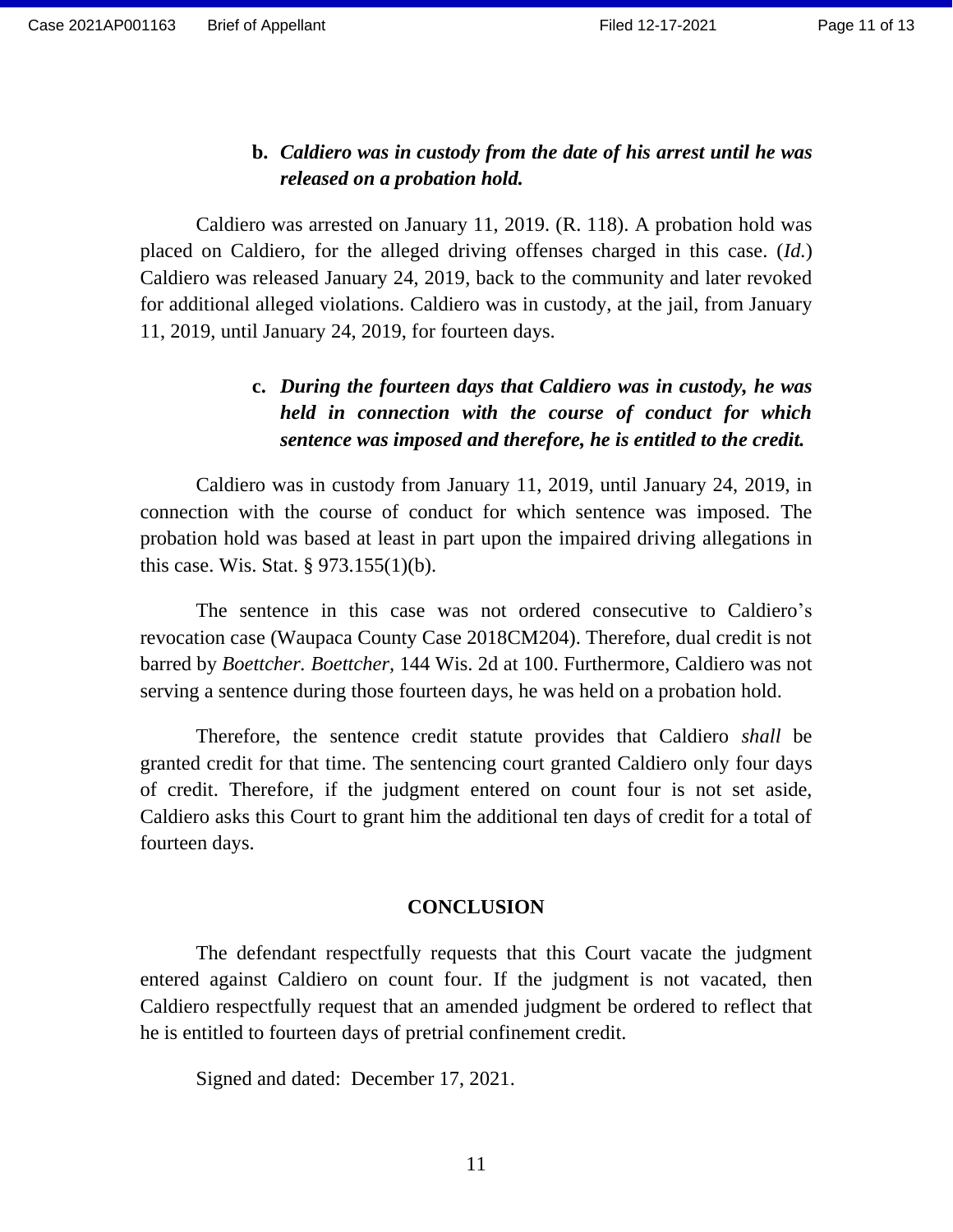Respectfully submitted,

*Electronically Signed by Erica L. Bauer* ERICA L. BAUER State Bar No. 1049684

Bauer Law, LLC 1835 E. Edgewood Dr, Ste. 105 #303 Appleton, WI 54913 Phone (920) 570-7488 Fax (920) 283-0678 Email: erica@bauerlawllc.com

Attorney for the Defendant-Appellant